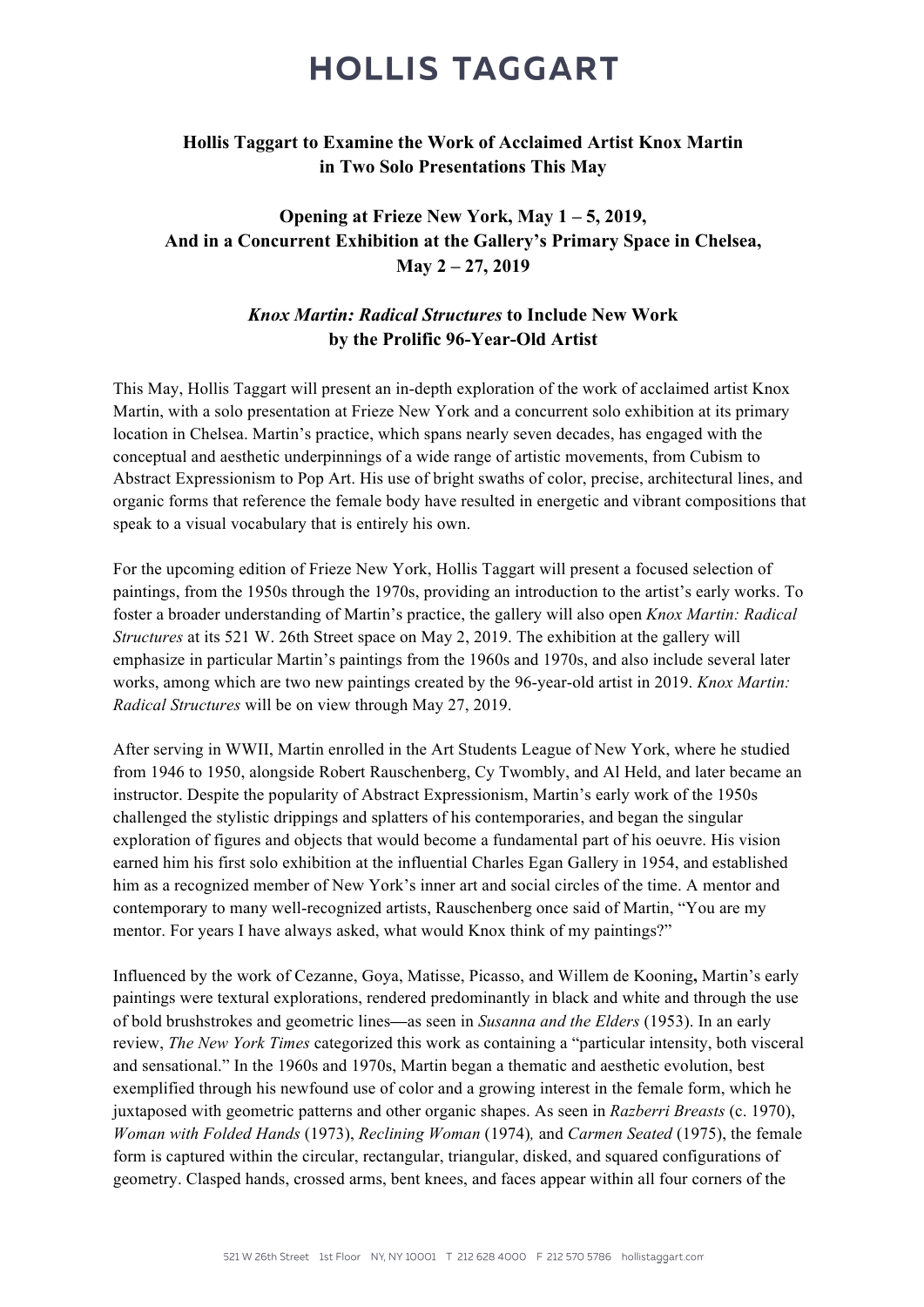# **HOLLIS TAGGART**

canvas, creating a sensation of the body being locked in a moment of stillness within the surface plane.

These geometric metaphors were exhibited in the 1972 *Whitney Annual* at the Whitney Museum of American Art, and in the Bonino, Ingber, Jack and I. Jankovsky galleries in New York between 1970 and 1978*.* With shades of blues, pinks, blacks, yellows, reds, greens, and whites, in combination with dots, flecks, arcs, ripples, and stripes**,** Martin was simultaneously able to create a sense of rhythm and stillness that exudes both playfulness and quietude. Art critic Arthur Danto said of Martin's paintings, "[they] were animated by certain internal conversations on the meaning of space, surface, painting, pigment, reference, reality and illusion."

It was also at this time that Martin began to receive public art commissions. This included several large-scale mural projects in New York City, including *Venus* (original: 1970; remastered: 1998) which can still be partially glimpsed at the corner of 19th Street and 11th Avenue. Experienced in grand scale, Martin's use of lines, curves, and colors becomes all the more distinctive and complex.

In his more recent works, Martin has returned to a focus on black and white. In one of his latest paintings, *U* (2019)**,** Martin uses the sharp contrast of black against white to focus on abstract symbols, letters, and typography. It is the repetition of the letter "U", each character slightly tilted and unequal in scale, that creates a certain movement and vibration**—**a reinvention and exploration of form that is distinctly Martin's. There is a feeling of simplicity, but also of mathematical precision and complexity in Martin's new work. It is particularly the use of white space that is most striking, an absence that contains as much energy as the lettered forms themselves.

Martin describes the use of white in his paintings as essential, "everything that is art, white circulates around it. It is the small spaces in between that fluctuate and provide substance. Without white, there is nothing." He also emphasizes the intuitive and instinctive process that has shaped the abstract conception and vision of his career, "I never know where [the paintings] are going, they tell me what to do."

*—*

Born in Barranquilla, Colombia in 1923, Knox Martin moved to New York City in 1927. Since his first solo exhibition in 1954, solo exhibitions of Martin's work have been presented widely both in the US and abroad, including in France, England, Switzerland, Canada, Spain, and Germany. His work has also been included in significant group presentations, such as *Some Paintings to Consider* (Santa Barbara Museum of Art, California, 1964), *Concrete Expressionism* (New York University, New York, 1965), *Large Scale American Paintings* (Jewish Museum, New York, 1967), the *Whitney Annual (*Whitney Museum of American Art, New York, 1967 and 1972), *Synthetic Realism* (Gremillion & Co. Fine Art Inc., Houston, 1986), *Knox Martin: A Painting Exhibition Spanning a Number of Years* (Lighthouse Museum, Tequesta, Florida, 1999), *Pan American Modernism: Avant-Garde Art in Latin America and the United States* (Lowe Art Museum, Miami, 2013), and *The Masters: Art Student League Teachers and their Students* (The Art Students League of New York, 2018). Martin's work is held in over 40 museums and private collections worldwide. He has received prestigious grants and awards, including most recently the Benjamin West Clinedinst Memorial Award and the French Legion of Honor. Martin has also led a distinguished career in teaching art, including his years at Yale Graduate School of the Arts, New York University, University of Minnesota, and The Art Students League of New York.